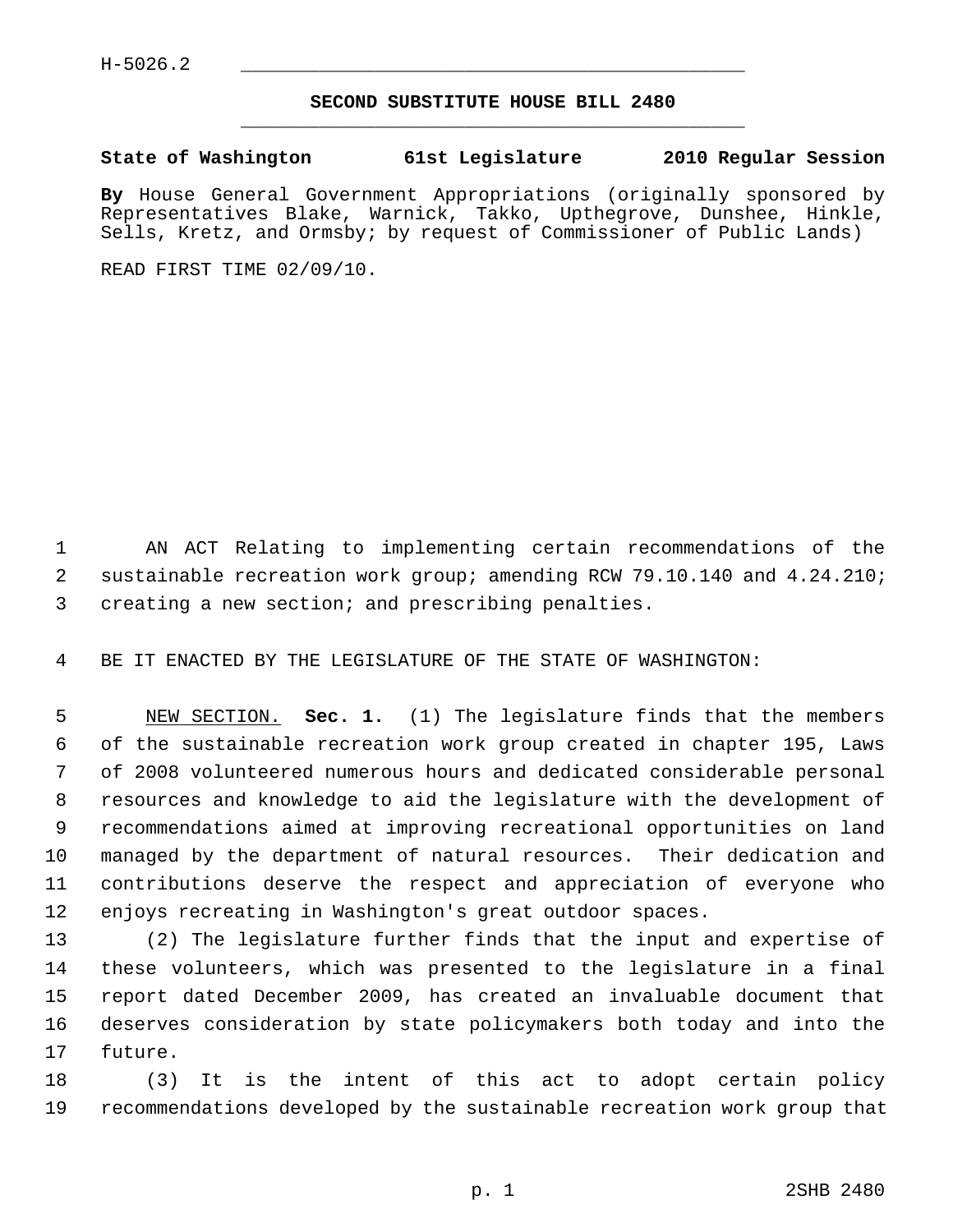1 are capable of being implemented in the near term and that may provide 2 near-term benefits to sustainable recreation or additional information 3 that may be used to improve recreational activities in Washington.

 4 **Sec. 2.** RCW 79.10.140 and 2007 c 241 s 23 are each amended to read 5 as follows:

6 The department is authorized:

 7 (1)(a) To construct, operate, and maintain primitive outdoor 8 recreation and conservation facilities on lands under its jurisdiction 9 which are of primitive character when deemed necessary by the 10 department to achieve maximum effective development of such lands and 11 resources consistent with the purposes for which the lands are held.  $12$  ((This))

13 (b) The authority provided by this section shall be exercised only 14 after review by the recreation and conservation funding board and 15 determination by the recreation and conservation funding board that the 16 department is the most appropriate agency to undertake such 17 construction, operation, and maintenance. Such review is not required 18 for campgrounds designated and prepared or approved by the department;

19 (2) To acquire right-of-way and develop public access to lands 20 under the jurisdiction of the department and suitable for public 21 outdoor recreation and conservation purposes;

22 (3) To receive and expend funds from federal and state outdoor 23 recreation funding measures for the purposes of this section and RCW 24 79A.50.110;

 (4)(a) To assess use charges on individuals for the privilege of accessing certain specific improved, dedicated recreation sites identified by the department or assess an operation fee on individuals or organizations hosting specific events located on public lands. The department may only require use charges to access specific recreation sites if the department determines that the use charge revenue would be critical given the expenses required to maintain access to the site, the amount of public access pressure on the site is significant, or that the site is likely to otherwise be closed to public access due to lack of financial resources. (b) For any recreation site subject to an access use charge, the

36 department must allow the use charge requirement to be satisfied by one 37 of the following methods: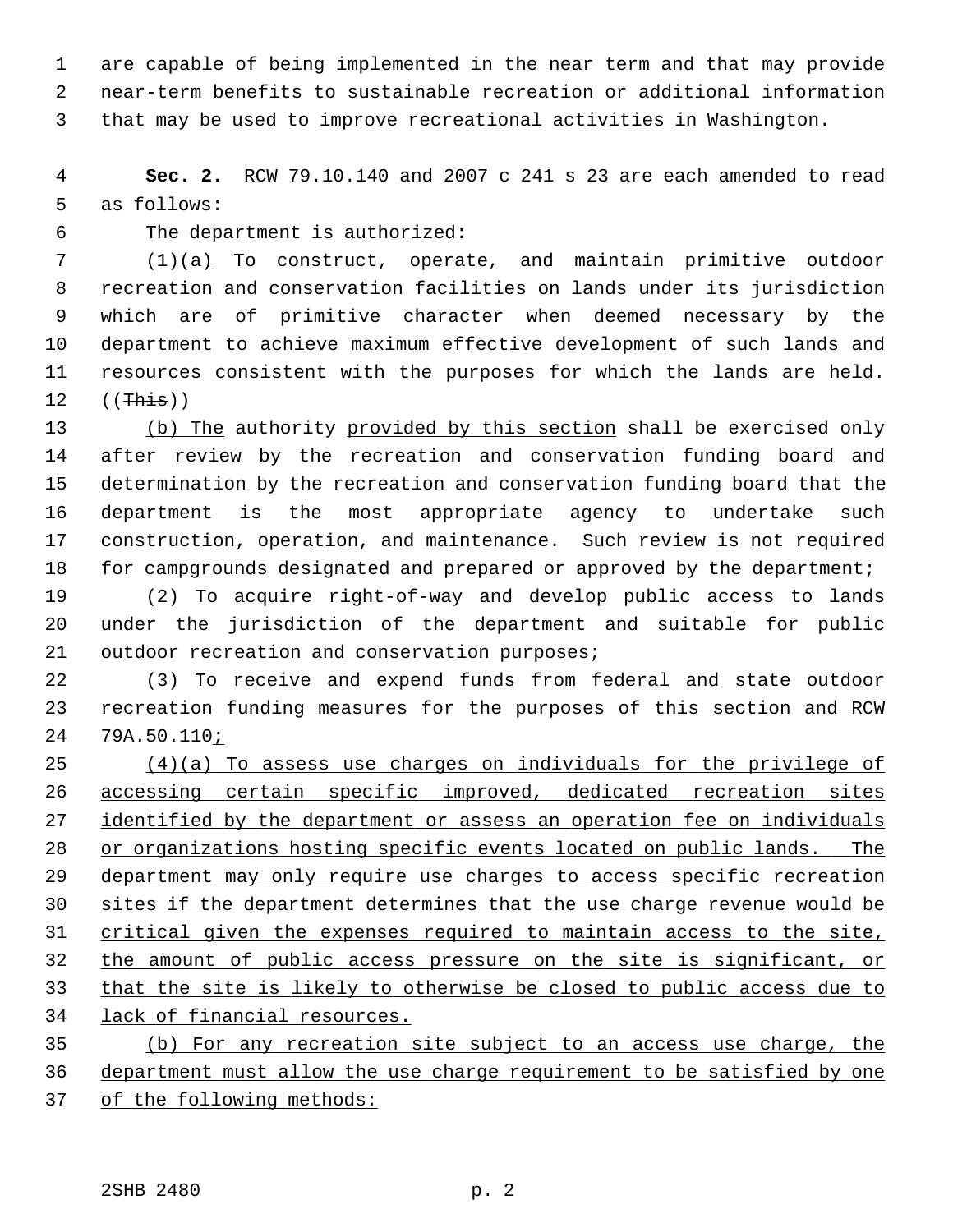(i) Purchase of a one-day only parking and access fee at trailheads, campgrounds, or other parking areas in the amount of five dollars; (ii) Purchase of an annual parking and access pass in the amount of twenty dollars; or (iii) Purchase of a one-night campsite fee for overnight camping at a designated camping facility, in the amount of ten dollars. (c) For any specific event located on public lands, the department must allow the operation fee requirement to be satisfied by the payment of a flat administrative fee set at two hundred dollars, plus the greater of either ten percent of entrance fees collected by the host or ten percent of the host's total commercial operations. (d) A violation of the use charge or operation fee requirements of this section is punishable as a natural resources infraction under chapter 7.84 RCW. (e) Except for annual parking and access passes, all revenues collected through use charges under this section must be reinvested by the department into the management of, and the provision of recreational opportunities at, the site where the use charge was collected. (f)(i) The department may allow a noncommercial organization to host an event on public lands without having to pay an otherwise required operation fee if the organization has recorded at least one thousand cumulative hours of recorded volunteer time with the department in the previous fiscal year. The department may allow each unit of one thousand recorded cumulative volunteer hours to entitle the organization to host one event without paying an operation fee. (ii) The department may allow any individual volunteering at least fifty hours with the department in any one fiscal year to receive one free annual parking and access pass. (g)(i) Any annual parking and access passes provided by the department must be available at the department's Olympia headquarters and at the department's regional offices. (ii) The department may enter into agreements with the department of fish and wildlife or the United States forest service to allow the department-issued annual parking and access pass to authorize the holder access to recreational lands managed by either agency.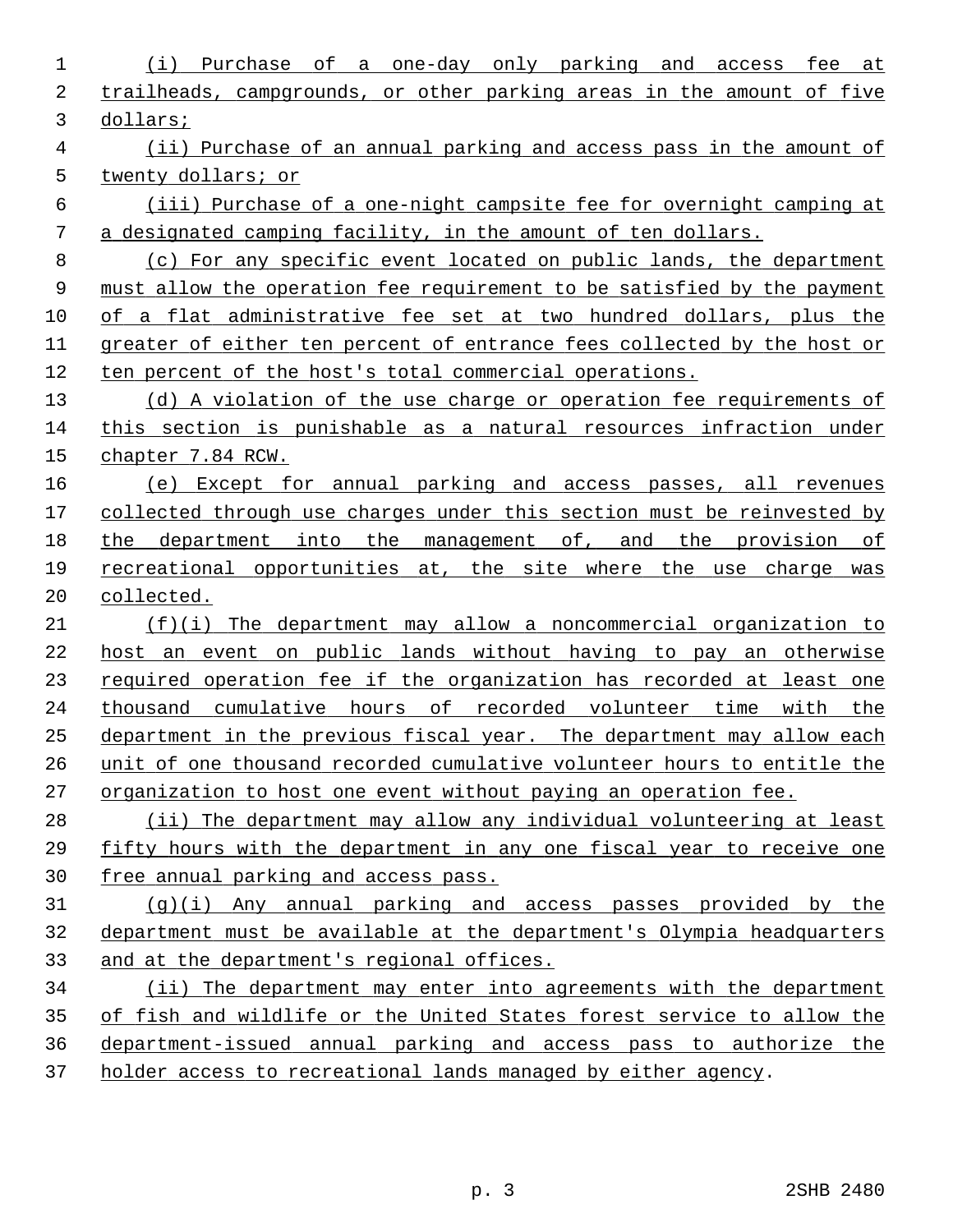1 **Sec. 3.** RCW 4.24.210 and 2006 c 212 s 6 are each amended to read 2 as follows:

 3 (1) Except as otherwise provided in subsection (3) or (4) of this 4 section, any public or private landowners or others in lawful 5 possession and control of any lands whether designated resource, rural, 6 or urban, or water areas or channels and lands adjacent to such areas 7 or channels, who allow members of the public to use them for the 8 purposes of outdoor recreation, which term includes, but is not limited 9 to, the cutting, gathering, and removing of firewood by private persons 10 for their personal use without purchasing the firewood from the 11 landowner, hunting, fishing, camping, picnicking, swimming, hiking, 12 bicycling, skateboarding or other nonmotorized wheel-based activities, 13 hanggliding, paragliding, rock climbing, the riding of horses or other 14 animals, clam digging, pleasure driving of off-road vehicles, 15 snowmobiles, and other vehicles, boating, nature study, winter or water 16 sports, viewing or enjoying historical, archaeological, scenic, or 17 scientific sites, without charging a fee of any kind therefor, shall 18 not be liable for unintentional injuries to such users.

19 (2) Except as otherwise provided in subsection (3) or (4) of this 20 section, any public or private landowner or others in lawful possession 21 and control of any lands whether rural or urban, or water areas or 22 channels and lands adjacent to such areas or channels, who offer or 23 allow such land to be used for purposes of a fish or wildlife 24 cooperative project, or allow access to such land for cleanup of litter 25 or other solid waste, shall not be liable for unintentional injuries to 26 any volunteer group or to any other users.

27 (3) Any public or private landowner, or others in lawful possession 28 and control of the land, may charge an administrative fee of up to 29 twenty-five dollars for the cutting, gathering, and removing of 30 firewood from the land.

31 (4) Nothing in this section shall prevent the liability of a 32 landowner or others in lawful possession and control for injuries 33 sustained to users by reason of a known dangerous artificial latent 34 condition for which warning signs have not been conspicuously posted. 35 A fixed anchor used in rock climbing and put in place by someone other 36 than a landowner is not a known dangerous artificial latent condition 37 and a landowner under subsection (1) of this section shall not be 38 liable for unintentional injuries resulting from the condition or use